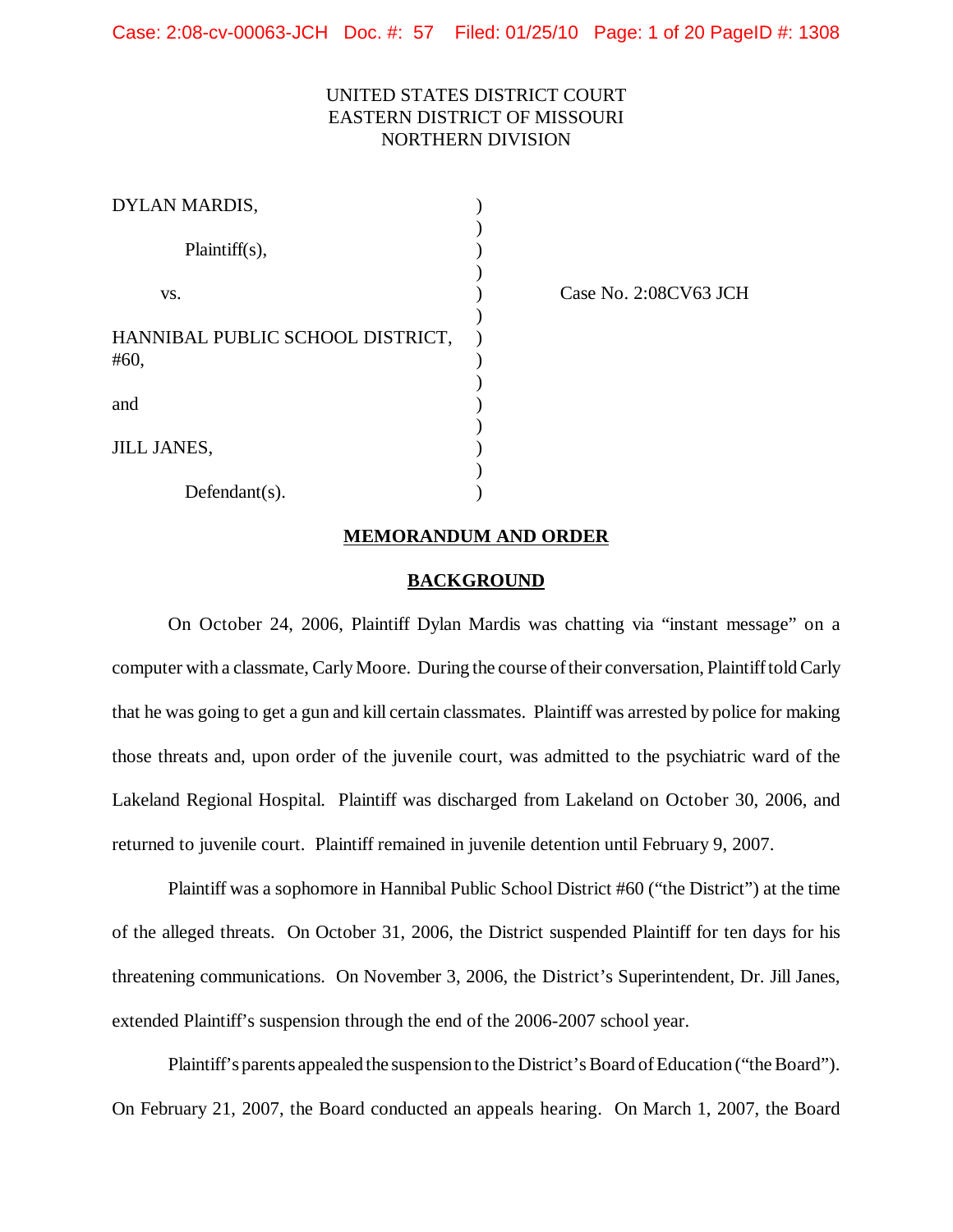upheld the decision to suspend Plaintiff until the end of the school year. Plaintiff later completed his high school education.

In this action, Plaintiff seeks an administrative review of his discipline and claims that the Board's suspension of him violated Plaintiff's First Amendment rights. On November 9, 2009, Defendants filed their Motion for Summary Judgment on Plaintiff's claims (Doc. No. 41).

### **SUMMARY JUDGMENT STANDARD**

The Court may grant a motion for summary judgment if "the pleadings, depositions, answers to interrogatories, and admissions on file, together with the affidavits, if any, show that there is no genuine issue as to any material fact and that the moving party is entitled to judgment as a matter of law." Fed. R. Civ. P. 56(c); Celotex Corp. v. Citrate, 477 U.S. 317, 322 (1986). The substantive law determines which facts are critical and which are irrelevant. Anderson v. LibertyLobby, Inc., 477 U.S. 242, 248 (1986). Only disputes over facts that might affect the outcome will properly preclude summary judgment. Id. Summary judgment is not proper if the evidence is such that a reasonable jury could return a verdict for the nonmoving party. Id.

A moving party always bears the burden of informing the Court of the basis of its motion. Celotex Corp., 477 U.S. at 323. Once the moving party discharges this burden, the nonmoving party must set forth specific facts demonstrating that there is a dispute asto a genuine issue ofmaterialfact, not the "mere existence of some alleged factual dispute." Fed. R. Civ. P. 56(e); Anderson, 477 U.S. at 248. The nonmoving party may not rest upon mere allegations or denials of his pleading. Anderson, 477 U.S. at 258. "[A] properly supported motion for summary judgment is not defeated by self-serving affidavits." Conolly v. Clark, 457 F.3d 872, 876 (8th Cir. 2006) (citing Davidson & Assocs. v. Jung, 422 F.3d 630, 638 (8th Cir. 2005)).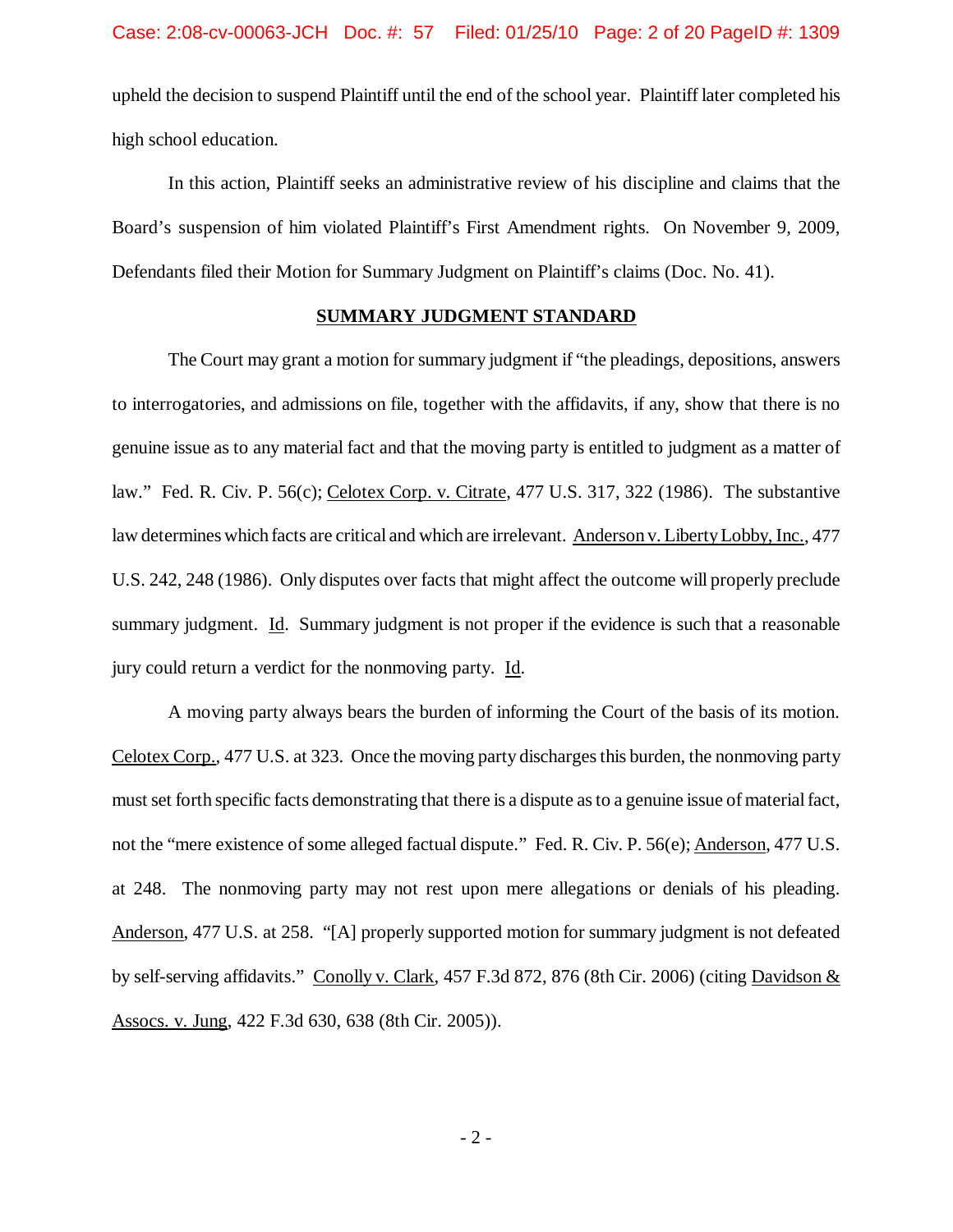In passing on a motion for summary judgment, the Court must view the factsin the light most favorable to the nonmoving party, and all justifiable inferences are to be drawn in his favor. Celotex Corp., 477 U.S. at 331, n.2. The Court's function is not to weigh the evidence but to determine whether there is a genuine issue for trial. Anderson, 477 U.S. at 249.

#### **DISCUSSION**

## **I. DUE PROCESS CLAIM**

This Court dismissed Plaintiff's substantive and procedural due process claims for failure to state a claim. (Doc. No. 29). The Court allowed Plaintiff to replead his claims, and Plaintiff filed a two-count Amended Complaint, alleging claims for Administrative Review (Count I) and under 42 U.S.C. §1983 (Count II).Curiously, Plaintiff's Amended Complaint was virtually identical to the First Amended Petition that was the subject of the prior motion to dismiss. See Doc. No. 1-2, pp. 5-9; Doc. No. 32. Accordingly, the Court need not address Plaintiff's due process claim, which was previously dismissed. See Doc. No. 29; see also Defendants' Memorandum of Law in Support of their Motion for Summary Judgment ("Memorandum in Support"), Doc. No. 42, p. 14, n.7.

# **II. 42 U.S.C. § 1983 (COUNT II)**

Initially, Plaintiff claims that this case should not be treated as a "school speech case" because it involves in-home instant messages created on private computers during non-school hours. (Plaintiffs DJM, DM and JM's Memorandum in Opposition to Defendants' Motion for Summary Judgment ("Response"), Doc. No. 45, p. 4). Plaintiff asserts that he had no intention that his private communications would reach the alleged victims or the "school yard" at large. (Response, p. 4). Plaintiff claims that there is no precedent for applying school speech cases to a situation such as this because all United States Supreme Court cases censoring or punishing student speech have involved on-campus speech or speech at school-sponsored activities or functions. (Response, p. 5, n. 1 (citing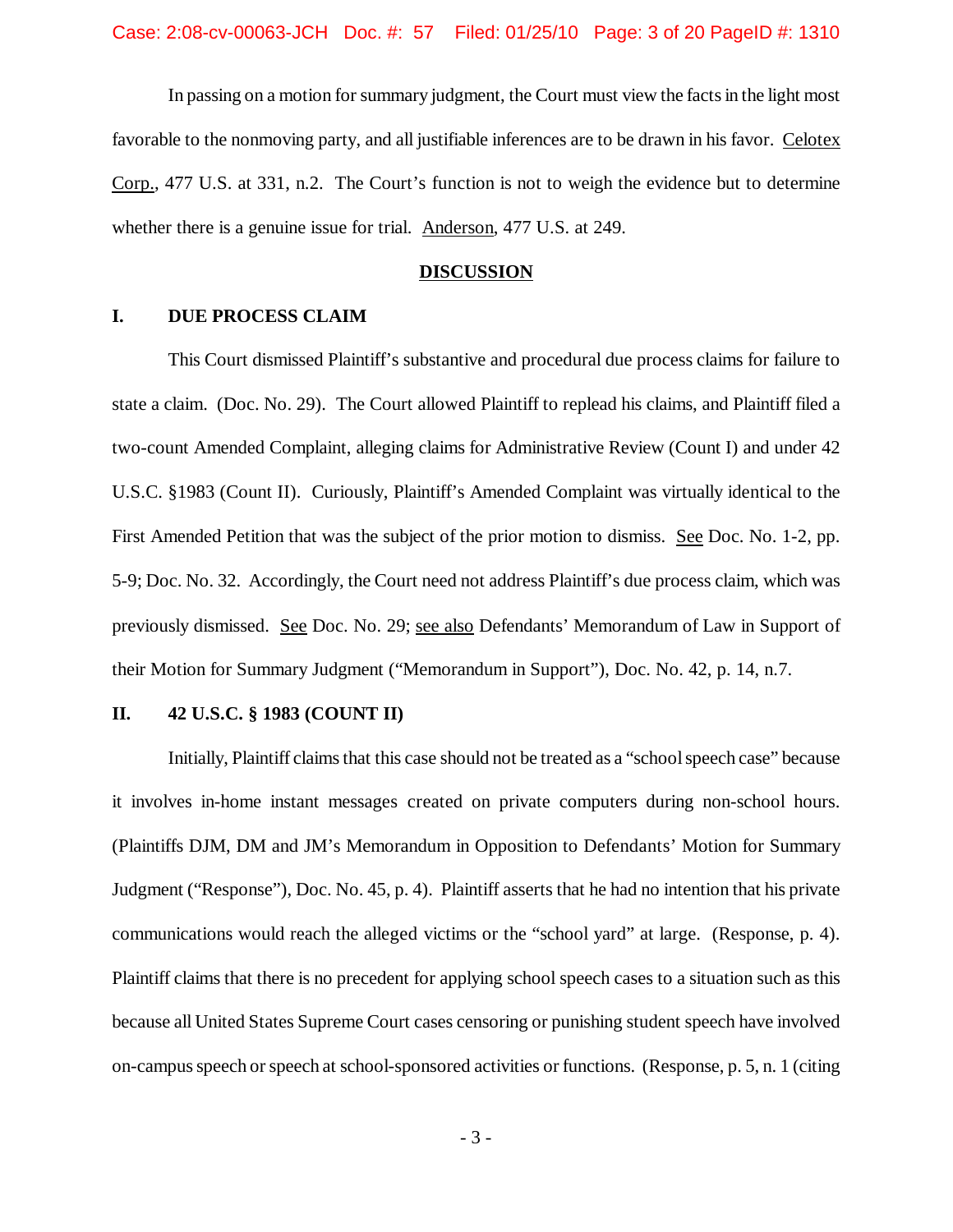Tinker v. Des Moines Indep. Cmty. Sch. Dist., 393 U.S. 503 (1969); Bethel Sch. Dist. v. Fraser, 478 U.S. 675 (1986); Hazelwood Sch. Dist. v. Kuhlmeier, 484 U.S. 260 (1988); Morse v. Frederick, 551 U.S. 393 (2007)).

The Supreme Court acknowledged in Tinker v. Des Moines Independent Community Sch. Dist. that students do not "shed their constitutional rights to freedom of speech or expression at the schoolhouse gate." 393 U.S. at 506. At the same time, the Supreme Court also has held that "'the constitutional rights of students in public school are not automatically coextensive with the rights of adults in other settings,' and that the rights of students 'must be applied in light of the special characteristics of the school environment." Morse, 551 U.S. at 396-97 (quoting Bethel School Dist. No. 403, 478 U.S. at 682; Hazelwood School Dist., 484 U.S. at 266.

Plaintiff asserts that the Court should not apply the Tinker test because Plaintiff's private internet communications were not "student speech" in that theywere intended to be saved, published orshared with anyone except hisinstant message "confidant." (Response, pp. 5-6). Plaintiff, instead, claims that Porter v. Ascension Parish Sch. Bd., 393 F.3d 608 (5th Cir. 2004) is an analogous case and supports a finding that Plaintiff's communications were not "true threats."<sup>1</sup> In Porter, fourteen year old Adam Porter sketched a drawing of his school in the privacy of his home. Id. at 611. Adam's sketch depicted "the school under a state of siege by a gasoline tanker truck, missile launcher, helicopter, and various armed persons" and contained "obscenities and racial epithets directed at characters in the drawing." Id. At the time, Adam showed the picture only to his mother, younger brother and a friend, who was living with the family. Id. Two years later, Adam's younger brother brought the sketch pad to school, and the sketch pad was confiscated. Id. Upon questioning from

<sup>&</sup>lt;sup>1</sup>Notably, Porter cites approvingly to Doe v. Pulaski County Special Sch. Dist., 306 F.3d 616 (8th Cir. 2002) for application of First Amendment principlesto "an alleged threat made by a student off-campus but carried on-campus by another student." Porter, 393 F.3d at 617.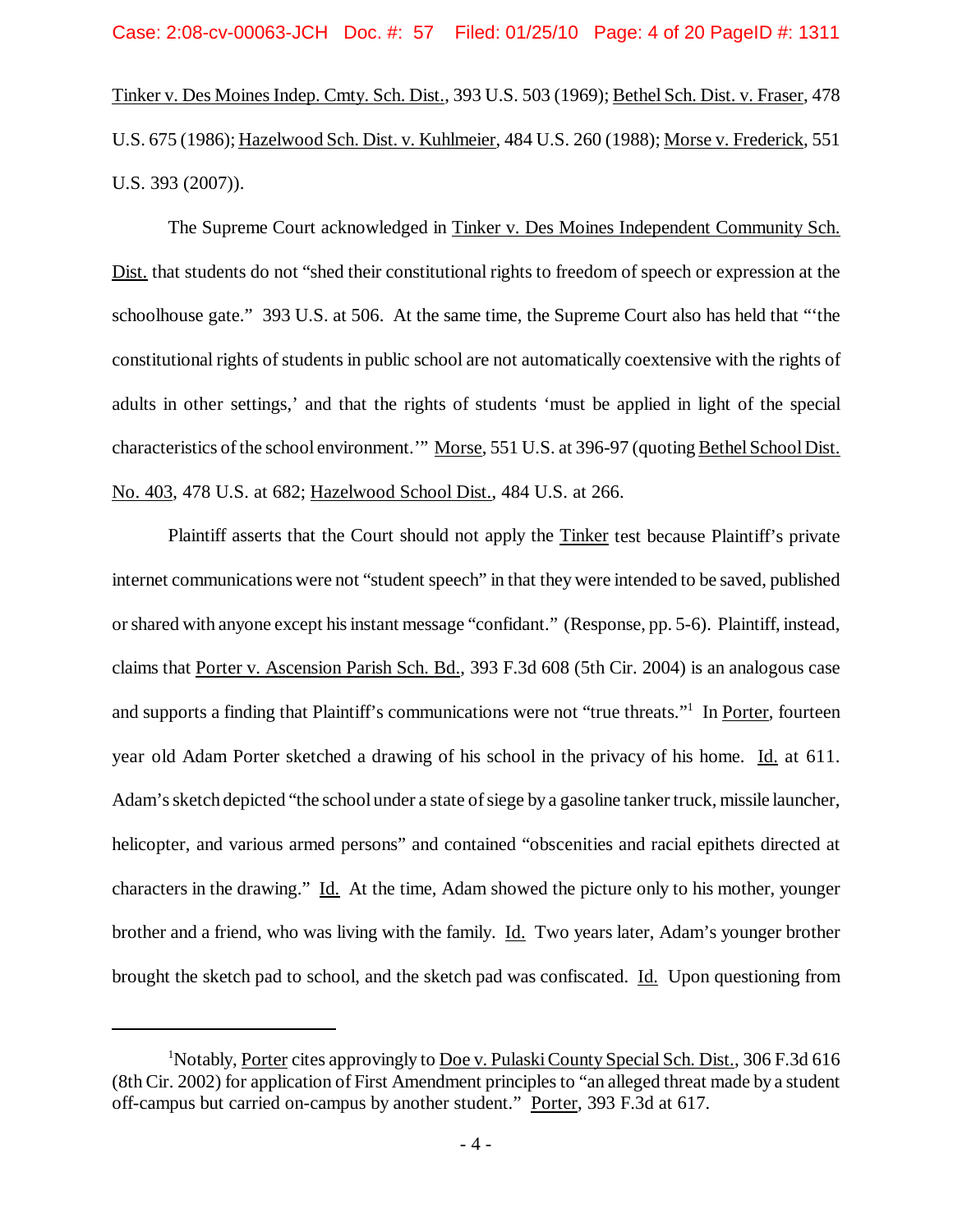school administrators, Adam admitted to drawing the sketch. Id. at 612. Faced with the threat of expulsion. Adam waived his right to a hearing and enrolled in an alternative school. Id.

The Porter court determined that it did not need to decide whether Adam's drawing constituted a "true threat" because "Adam did not intentionally or knowingly communicate his drawing in a way sufficient to remove it from the protection of the First Amendment." Id. at 617. The Porter court noted that Adam showed his sketch only to his mother, brother and a friend and, thus, the communication was confined to his home for two years before the sketch "serendipitously" reached his school. Id. Because the sketch was confined to Adam's home for more than two years, and its exposure to Adam's school was purely accidental, the Porter court determined that Adam's private drawing did not lose its First Amendment protection. Id. at 617-18. The Fifth Circuit held that Adam's drawing did not constitute student speech because it was completed at his home, stored for two years and never intended by himto be brought to campus. Id. at 615. The Porter court noted that a "number of courts have applied the test in Tinker when analyzing off-campus speech brought onto the school campus." Id. at 615, n. 22 (citing cases). The Porter court distinguished the cases applying the Tinker test to off-campus speech because of the two year time lapse between the creation of the sketch and its unintended publication on school grounds. Id.

Several courts of appeal, including this circuit, have applied "school speech" law to cases where the communications occurred off of school grounds but their effects reverberated to the classroom. See Doe v. Pulaski County Special Sch. Dist., 306 F.3d 616 (8th Cir. 2002); Wisniewski v. Bd. of Ed. Weedsport Cent. Sch. Dist., 494 F.3d 34, 39 (2d Cir. 2007) ("off-campus conduct can create a foreseeable risk of substantial disruption within a school"); Sullivan v. Houston Ind. Sch. Dist., 475 F.2d 1071, 1075-77 (5th Cir. 1973) (school could punish student for underground newspaper distributed off-campus but near school grounds); see also J.S. v. Bethlehem Area Sch.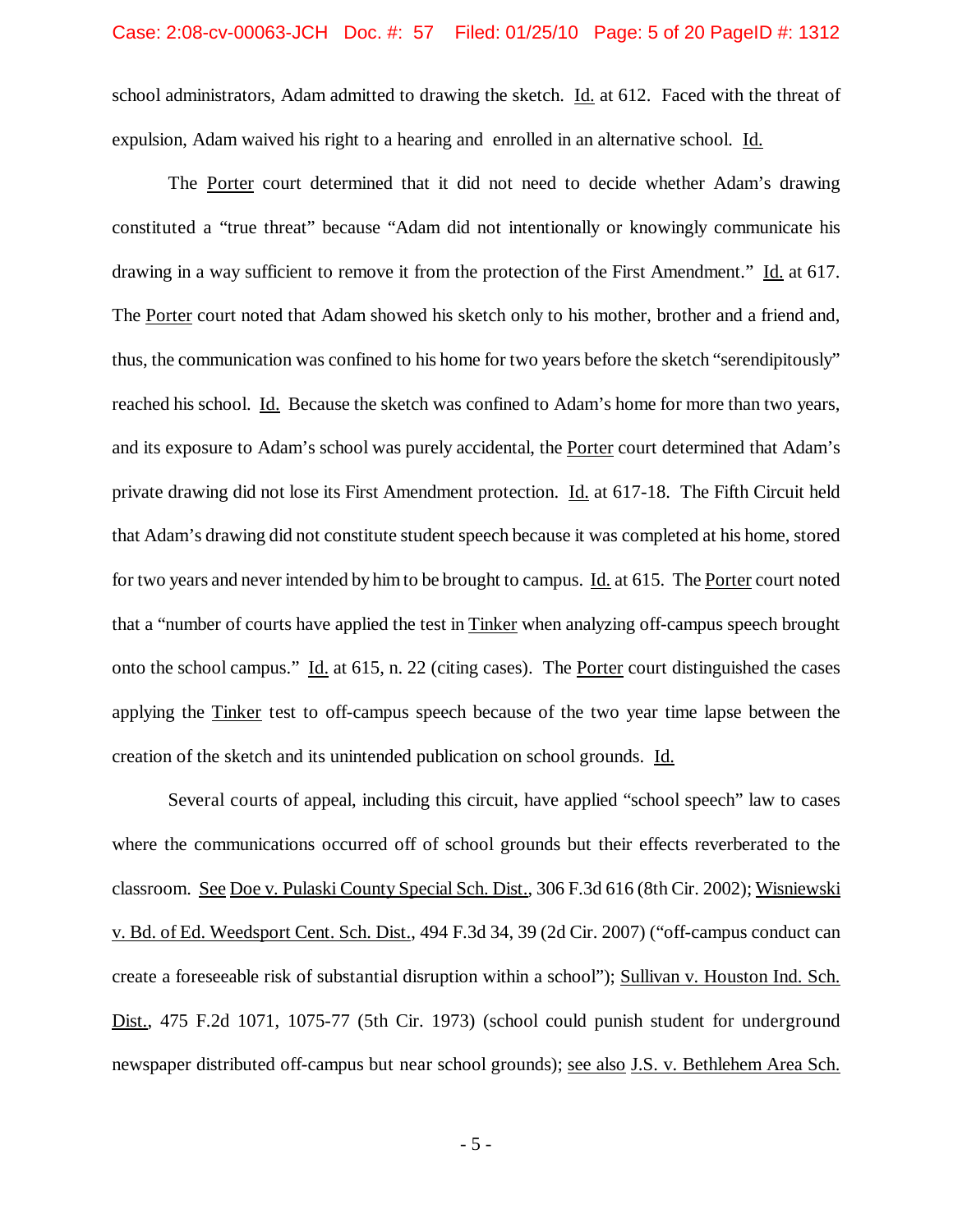Dist., 757 A.2d 412, 418-22 (Pa. Cmwlth. 2000) (upheld permanent expulsion of student for using her home computer to put a picture of her teacher's severed head on her website and soliciting funds for her execution; "it is evident that the courts have allowed school officials to discipline students for conduct occurring off of school premises where it is established that the conduct materially and substantially interferes with the educational process"). For example, in Doe v. Pulaski County Special Sch. Dist., a male student was expelled for the remainder of the school year for writing a threatening letter to an ex-girlfriend. 306 F.3d at 620. The student wrote the threatening letter at his home and showed the letter to a friend. Id. at 619. The plaintiff's friend stole the letter from plaintiff's home and showed it to plaintiff's ex-girlfriend, who made the school aware ofthe letter. Id. at 619-20. The district court concluded that the letter was not a "true threat" of violence, which may be punished without offending an individual's First Amendment rights, because the plaintiff had prepared the letter at home and did not intend to deliver it to" his ex-girlfriend. Id. at 620. On appeal, the Eighth Circuit stated that "a true threat is a statement that a reasonable recipient would have interpreted as a serious expression of an intent to harm or cause injury to another." Id. at 624; see also Lovell v. Poway Unified Sch. Dist., 90 F.3d 367, 372 (9th Cir. 1996) (Ninth Circuit's test for "true threat" is "whether a reasonable person would foresee that the statement would be interpreted by those to whom the maker communicates the statement as a serious expression of intent to harm or assault"). The Eighth Circuit reversed the District Court and held that the letter constituted a "true threat." Doe, 306 F.3d at 624-27.

Although Plaintiff attempts to fit this case within the parameters of Porter, this Court will apply "school speech" case law from Tinker and Doe. Plaintiff claims that, like Porter, neither he, nor any reasonable person, would have expected that his "confidant" would publish the conversation to anyone at the school. (Response, p. 6). Plaintiff, however, ignores the Porter court's emphasis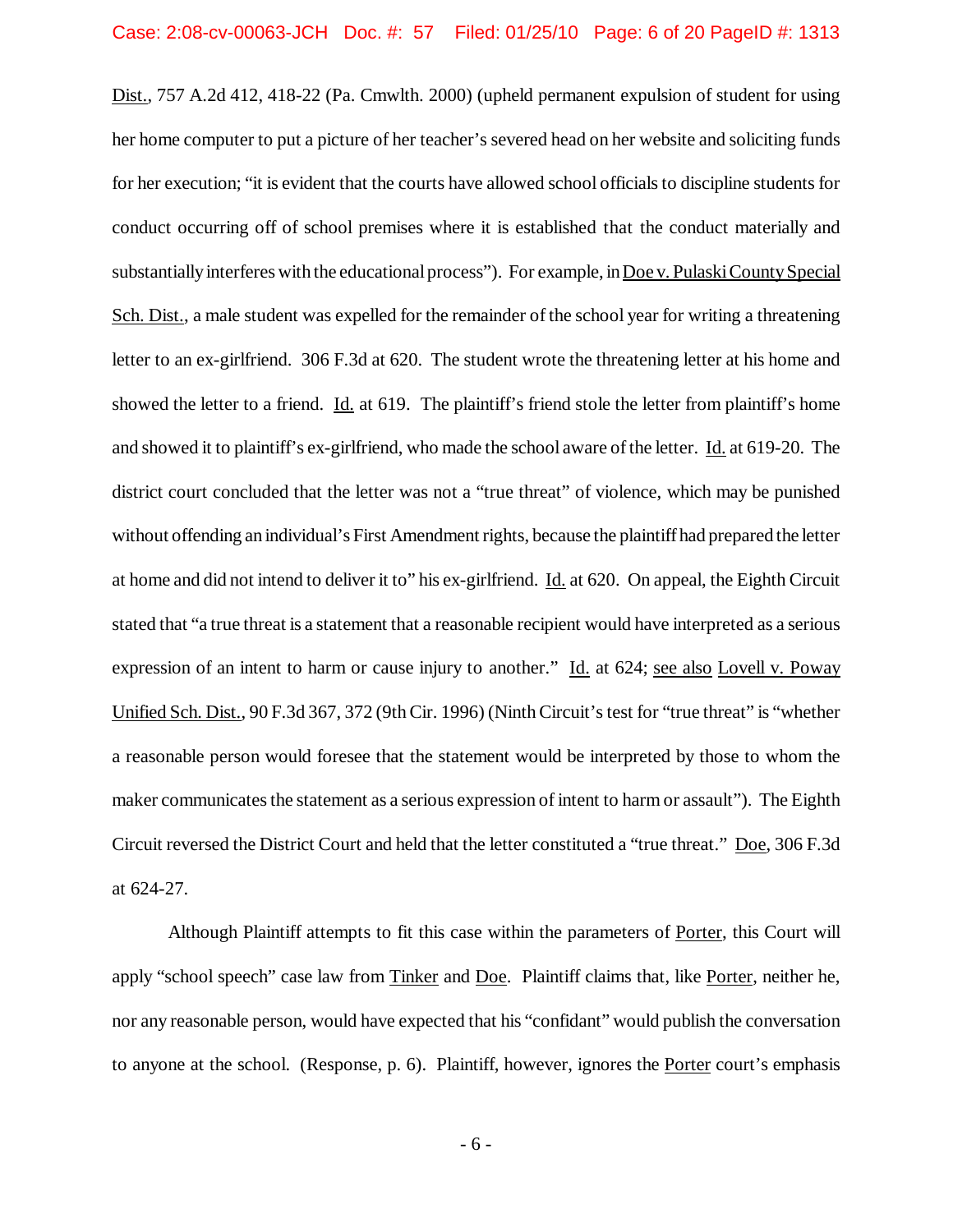#### Case: 2:08-cv-00063-JCH Doc. #: 57 Filed: 01/25/10 Page: 7 of 20 PageID #: 1314

on the 2 year time lapse between the creation of the sketch and its publication on school grounds as its basis for not applying the Tinker test. Plaintiff intentionally communicated his alleged threats to a third party "confidant" outside his home. This communication was not held in abeyance for several years but, instead, his confidant immediately forwarded his statements to school administrators within mere hours. Unlike Porter, where the allegedly threatening communication was not brought to the school community for two years, Plaintiff's communication disrupted the school community virtually instantaneously. The Court finds it reasonable to apply the "school speech" law of Doe and Tinker to Plaintiff's case and finds that Plaintiff's speech does not fall within the limited circumstances in Porter.

## A. True Threats

The First Amendment, applicable to the States through the Fourteenth Amendment, provides that "Congress shall make no law  $\dots$  abridging the freedom of speech." Speech, particularly private speech within the home, is typically protected by the Free Speech Clause of the First Amendment. "The protections afforded by the First Amendment, however, are not absolute, and we have long recognized that the government may regulate certain categories of expression consistent with the Constitution." Virginia v. Black, 538 U.S. 343, 358 (2003) (citing Chaplinsky v. New Hampshire, 315 U.S. 568, 571-72 (1942). As relevant to this case, the "First Amendment ... permits a State to ban a 'true threat.'" Virginia, 538 U.S. at 359 (citing Watts v. United States, 394 U.S. 705, 708, 22 L. Ed. 2d 664, 89 S. Ct. 1399 (1969) (per curiam); R. A. V. v. St. Paul, 505 U.S. 377, 388 (1992) ("Threats of violence are outside the First Amendment"); Madsen v. Women's HealthCenter, Inc., 512 U.S. 753, 774 (1994); Schenck v. Pro-Choice Network of Western N. Y., 519 U.S. 357, 373 (1997)). "'True threats' encompass those statements where the speaker meansto communicate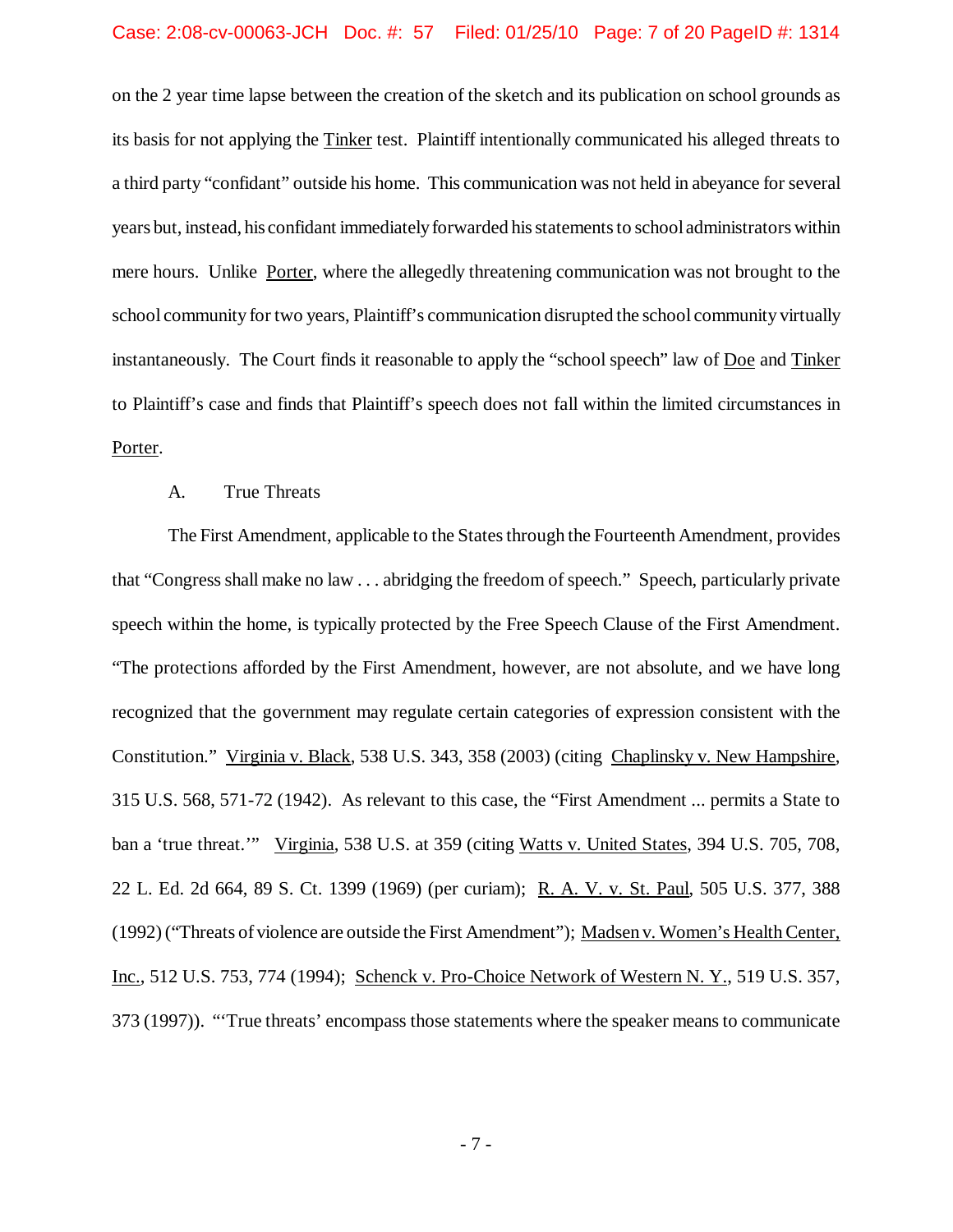a serious expression of an intent to commit an act of unlawful violence to a particular individual or group of individuals." Virginia, 538 U.S. at 359.

Plaintiff claims that Defendants violated his First Amendment rights by suspending him from school based upon the alleged threats he communicated to Carly Moore via instant message from his home computer. Defendants claim Plaintiff's instant message communications with Moore constitute true threats outside of the protection of the First Amendment. As discussed herein, based upon this circuit's case law, the Court finds that Plaintiff's instant message communications constitute "true threats" and are not protected by the First Amendment.

#### 1. Intent to Communicate

Plaintiff asserts that his communications cannot be considered a "true threat" because he claims that he did not intent to, nor did he, communicate his statements to the alleged victims. See, e.g., Response, pp. 5-6 ("it was unintended that there would be any record of the conversation which could be published or shared with anyone"); Response, p. 8 (Plaintiff did not intend "for the message to be communicated directly or indirectly to any alleged victim"); Response, p. 10 ("DJM's instant messages were never directly communicated to any alleged victim."). Plaintiff bases this assertion primarily upon his reading of U.S. v. Dinwiddie, 76 F.3d 913 (8th Cir. 1996). (Response, p. 10). Therein, the defendant was accused of violating the Freedom of Access to Clinic Entrances Act of 1994, 18 U.S.C. § 248 ("FACE"). The Court determined that Dinwiddie violated FACE by, among other things, threatening members of the staff of a Planned Parenthood clinic. To determine if Dinwiddie's statements constituted a threat of force, the Eighth Circuit analyzed, among other things, "whether the threat was communicated directly to its victim." Dinwiddie, 76 F.3d at 925 (citing U.S. v. Bellrichard, 994 F.2d 1318, 1321 (8th Cir. 1993)). The Dinwiddie court ultimately held that the defendant's statements constituted "true threats" because the statements were not conditional, the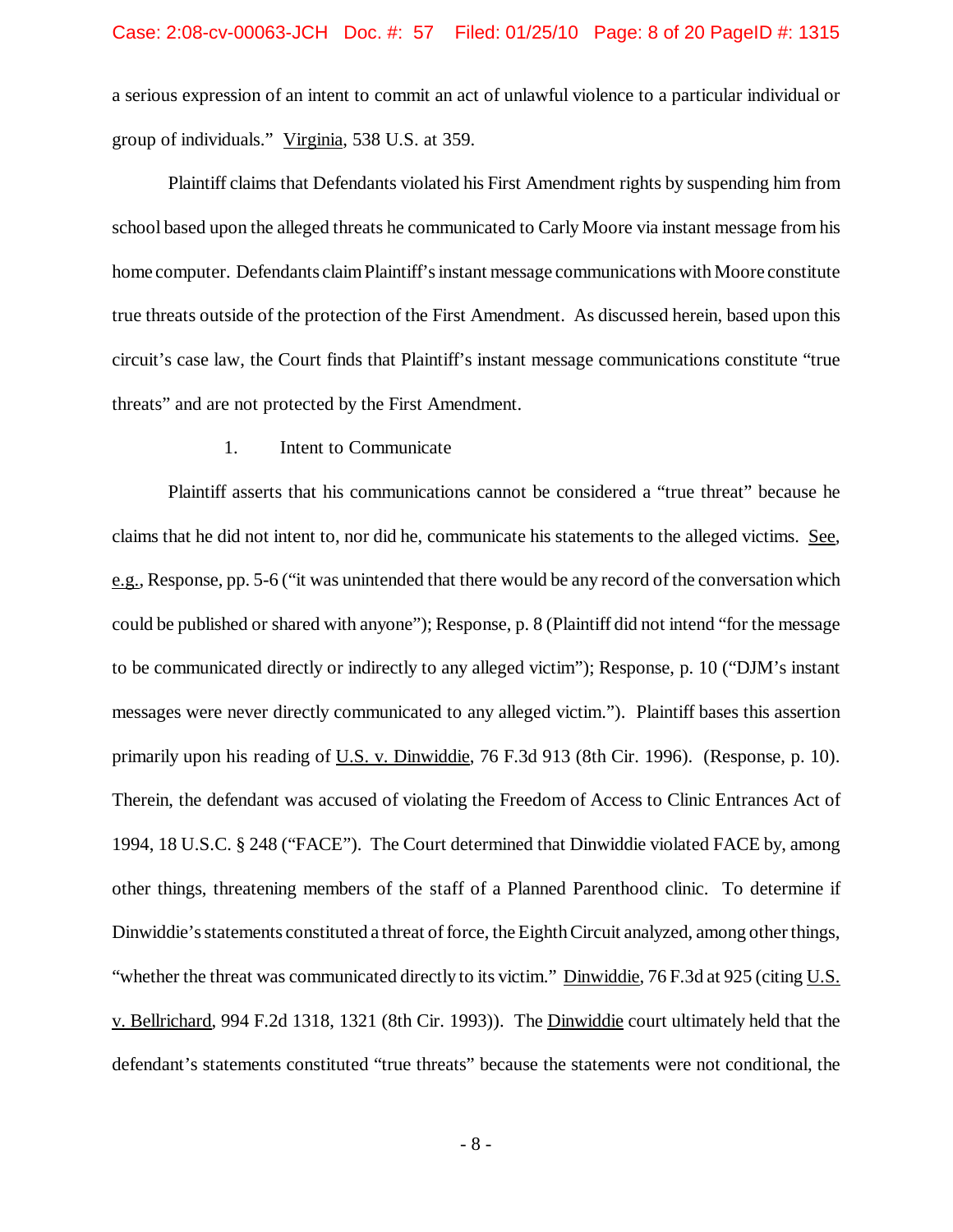recipient of the threats was intimidated and the statements were communicated directly to the intended recipient/victim. Id. at 926.

Eighth Circuit law regarding what constitutes a "true threat" is not as limited as Plaintiff states. "In determining whether a statement amounts to an unprotected threat, there is no requirement that the speaker intended to carry out the threat, nor is there any requirement that the speaker was capable of carrying out the purported threat of violence." Doe, 306 F.3d at 624 (citing Planned Parenthood of the Colombia/Willamette, Inc. v. Am. Coalition of Life Activists, 290 F.3d 1058, 1075 (9th Cir. 2002)). "However, the speaker must have intentionally or knowingly communicated the statement in question to someone before he or she may be punished or disciplined for it." Doe, 306 F.3d at 624 (citing Planned Parenthood, 290 F.3d at 1075). The requirement that the threat be communicated is satisfied if the "speaker communicates the statement to the object of the purported threat *or to a third party*." Doe, 306 F.3d at 624 (emphasis added). In Doe, the court held that the plaintiff intended to communicate his letter and was "therefore accountable if a reasonable recipient would have viewed the letter as a threat." Id. Under the Doe analysis, communication to any third party, not just the intended victim, is sufficient to constitute intent to communicate a threat. Id.

Moreover, even if communication to a confidant is notsufficient under the Doe test, the Court finds that Plaintiff should have reasonably foreseen that his statements would have been communicated to his alleged victims. Although Plaintiff would like to characterize the forwarding of his statements to other students and school administrators as unforeseen, accidental or unintended, the Court notes that in this digital age, a reasonable person could foresee the transmittal of internet communications. As evidence of this, Plaintiff was aware that Moore was not a reliable "confidant." During their instant messaging conversation, Moore told Plaintiff that she told Plaintiff's ex-girlfriend,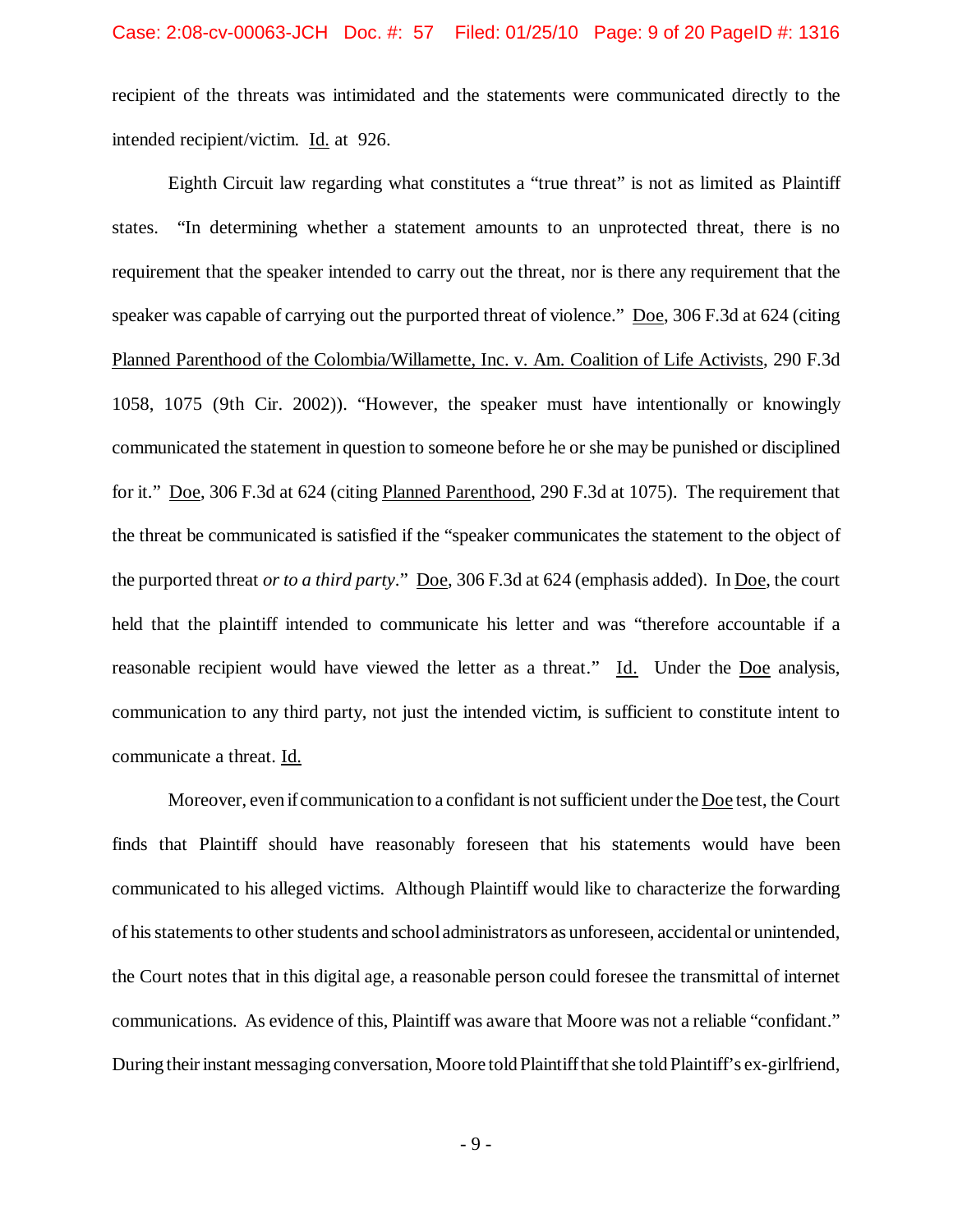Lauren, about his plan. See Doc. No. 42-2, p. 10 (Moore told Plaintiff she told Lauren about his plan "because I thought that was what had u depressed was cuz lauren and thats why you wanted to go killing people"); see also Doc. No. 45-9, p. 2 (Moore told Leigh Allen that she also told Lauren "since [she's] the one who broke up with him."). Plaintiff either knew or reasonably should have known that his communications would have reached his intended victims or school authorities.

This Court finds that Plaintiff's instant messages cross "the boundary of protected speech and constitutes student conduct that poses a reasonably foreseeable risk that the [message] would come to the attention of school authorities[.]" Wisniewski, 494 F.3d at 38. Accordingly, the Court finds that Plaintiff had the requisite intent to communicate his threat because he communicated his statements to Carly Moore.

## 2. Reasonable Recipient's Perception of the Letter.

Plaintiff claims that under the test in Watts v. U.S., 394 U.S. 705 (1969), Plaintiff's statement cannot be interpreted as "true threats."<sup>2</sup> Throughout Plaintiff's briefing, he argues that he obviously was not seriously threatening his fellow students in his communications with Carly Moore. (Response, p. 9). Plaintiff notes that Moore responded with encouragement and laughter, which indicated the comedic nature of their discourse and also the non-threatened response of the listener. (Id.) For example, Moore suggested that Plaintiffshould shoot all ofthe black women because "[t]he death of a black person cracks me up." (Id.) Plaintiff also claims that his statements could not be considered threats because they were conditional and equivocal.

Whether or not a reasonable person would believe the statements were a true threat is a question of law. See Doe, 306 F.3d 626 (holding a reasonable recipient would have perceived the letter as a serious expression of an intent to harm). In Doe, there was no question that the four page

<sup>&</sup>lt;sup>2</sup>Watts, however, was a criminal case that provides a nonexclusive list of factors for a court to consider.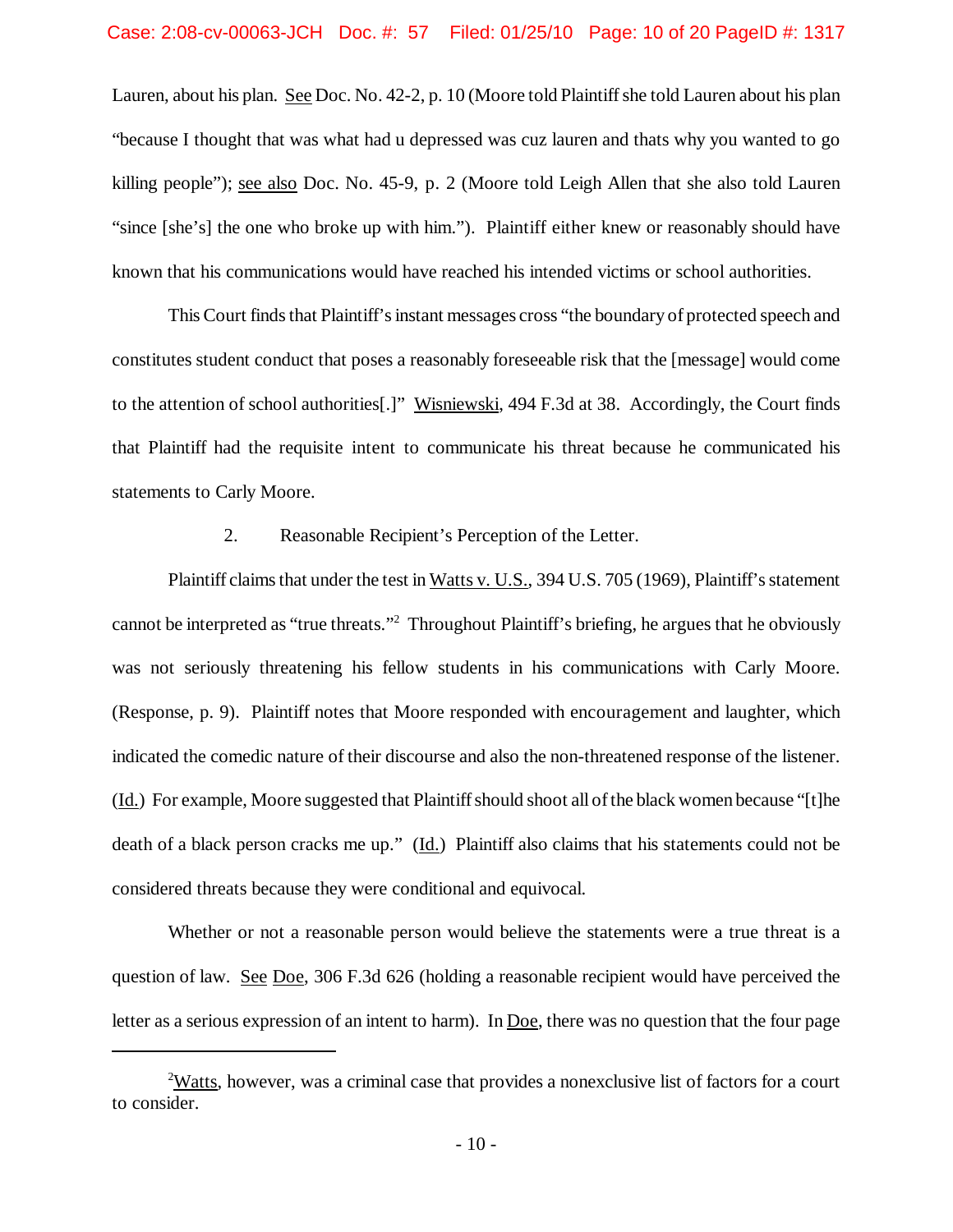letter constituted a "true threat" given the persistent use of sexually derogatory and violent terms throughout the letter. Doe, 306 F.3d at 625. The Doe plaintiff'sletter also included a passage stating that his ex-girlfriend should not go to sleep because plaintiff would be under her bed with a knife. Id. The Doe court held that a reasonable 13-year-old female recipient would have viewed the letter as a true threat. Id. at 625-27.

Although this is a closer case than in Doe, the Court nevertheless finds that a reasonable recipient would believe that Plaintiff's communications constituted true threats.<sup>3</sup> Plaintiff's statements, including specific information about Plaintiff's state of mind and his access to weapons, made his threats believable. Moore knew that Plaintiff was depressed because he was rejected by a potential love interest. Plaintiff told Moore that he intended to take a gun to school and shoot everyone he hates and then shoot himself. (Doc. No. 42-2, pp. 7, 10). Plaintiff told Moore that "he wanted Hannibal to be known for something." (Doc. No. 42-2, pp. 7, 10). Plaintiff expressed his desire to kill at least five classmates at Hannibal High School. (Plaintiff DJM's Response to Defendants' First Request for Admissions ("Admissions"), Doc. No. 42-2, ¶¶ 7-9). Plaintiff told Moore that his friend had a .357 magnum pistol. (Admissions,  $\P$  6).

Also, Plaintiff's claimsthat he and Moore were engaged in an inside joke is belied byMoore's report of Plaintiff's threatening and frightening behavior. Moore was concerned enough by Plaintiff's

<sup>3</sup>Plaintiff argues that Moore's statements to principal Darin Powell and Leigh Allen are inadmissible hearsay. (Plaintiff's Statement of Controverted Facts in Response to Defendants' Statement of Uncontroverted Material Facts, Doc. No. 45-3). Defendants correctly point out, however, that Moore's statements to school officials satisfy the state of mind exception to the hearsay rule. Fed. R. Evid. 803(1). Moore's statements are relevant to whether her reaction and state of mind were that of a "reasonable person." In addition, hearsay statements are admissible in administrative procedures, such as Plaintiff's suspension hearing. See R.S. Mo. § 536.070(7) ("Evidence to which an objection is sustained shall, at the request of the party seeking to introduce the same, or at the instance of the agency, nevertheless be heard and preserved in the record, together with any cross-examination with respect thereto and any rebuttal thereof, unless it is wholly irrelevant, repetitious, privileged, or unduly long.").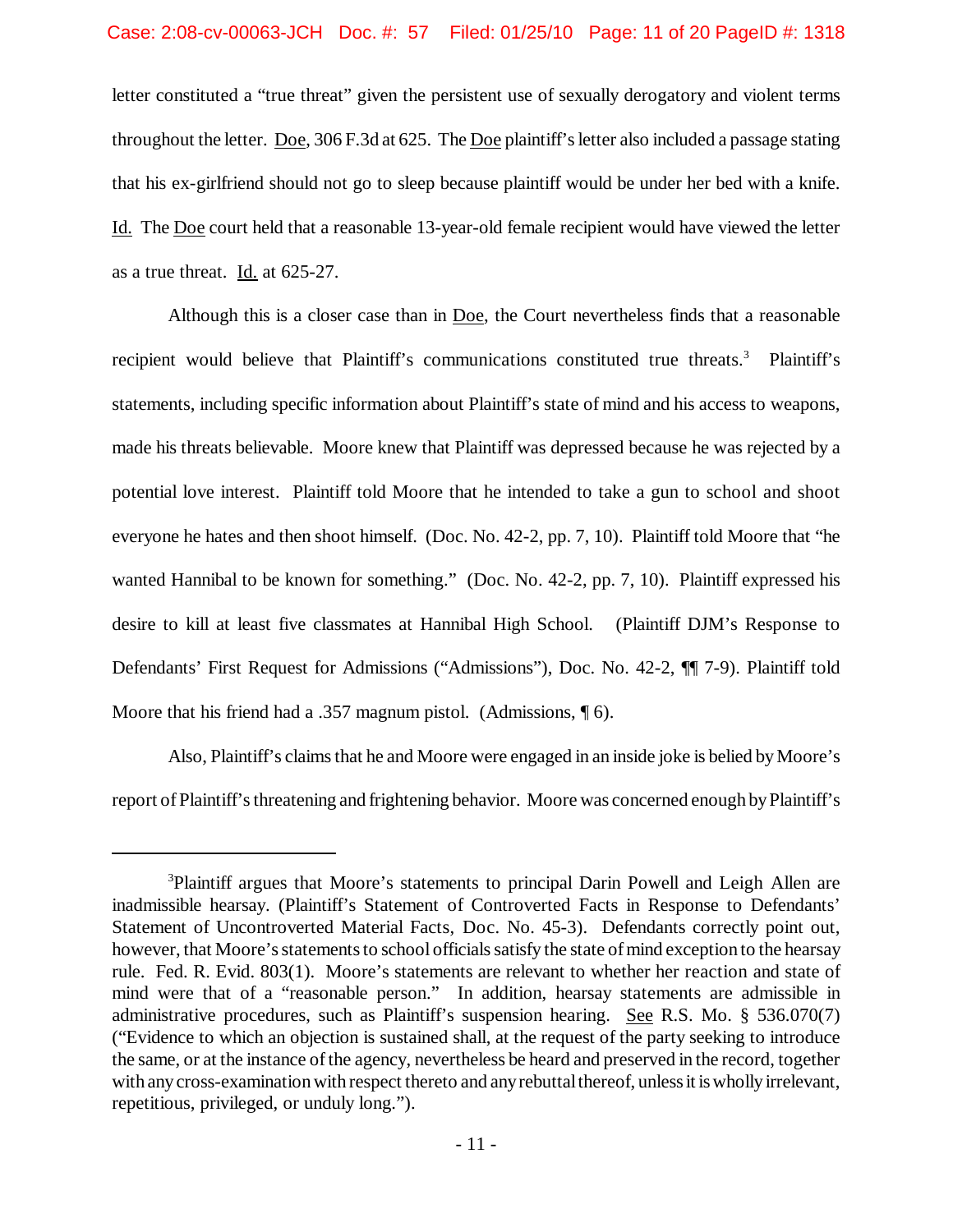statements that she contacted a trusted adult, Leigh Allen. (Doc. No. 42-2, pp. 7-9; Doc. No. 45-9). Allen had contacts at the District. (Doc. No. 42-2, pp. 8-9; Doc. No. 45-9). Allen urged Moore to report the incident and, subsequently, Moore communicated with Powell. (Doc. No. 45-10).

In another attempt to demonstrate the non-serious nature of Plaintiff's threats to kill his fellow students, Plaintiff asks the Court to evaluate Plaintiff's statements in the "context of the culture and society in which we live." (Response, p. 10). Plaintiff points out numerous obscure references to threats of killing, including a musical quintet and a song by an Estonian punk rock band. (Response, pp. 10-11). Plaintiff's counsel, however, fails to take into account other relevant cultural events that could influence a reasonable recipient. For example, the Columbine, Jonesboro and Virginia Tech massacres have made students and schools more sensitive to threats of violence. See Doe, 306 F.3d at 626, n. 4. Although Plaintiff would suggest that Defendants overreacted to normal teenage angst, the Court cannot overlook the school tragedies during the past two decades and their effect on students and school administrators.

Viewing the entire factual circumstances surrounding the communications, the Court concludes that a reasonable recipient would have viewed Plaintiff's comments to Moore as "true threats." The Court holds that Defendants acted entirely within their permissible authority in imposing sanctions upon Plaintiff in response to his threatening speech. The Court finds that Plaintiff's instant message communication amounted to a true threat and school administrators did not violate Plaintiff's First Amendment rights bysuspending Plaintiff on this basis. Because Plaintiff's communications were true threats outside the protections of the First Amendment, the Court grants Defendants' Motion for Summary Judgment on Count II.

### B. Disruption of School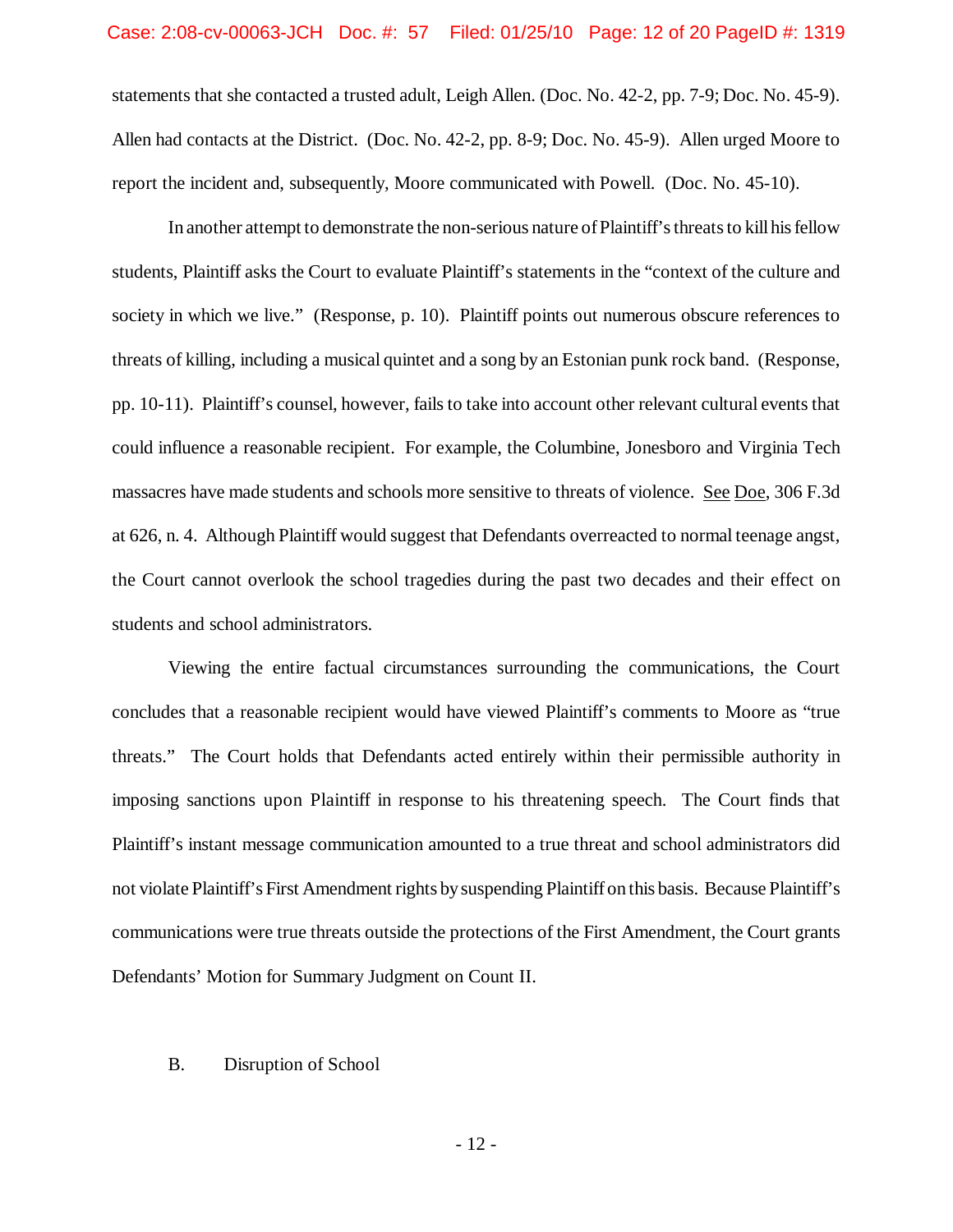In the alternative, Defendants argue that they were permitted, under Tinker v. Des Moines Independent Community School District, to punish Plaintiff for his speech because it caused a substantial disruption for the school. Plaintiff claims that there is a genuine issue of fact regarding whether there was a "sufficient disruption or threat of disruption to justify a year-long suspension in this case." (Response, p. 13).

Tinker provides that school officials may regulate student speech when they can demonstrate that such speech would "substantially interfere with the work of the school or impinge upon the rights of other students." Tinker, 393 U.S. at 509. In Tinker, the Supreme Court held that a school's regulation prohibiting students from wearing armbands to school and suspending students refusing to remove the armbands was an unconstitutional denial of the students' right to free expression. Id. at 514. The plaintiffs wore black armbands in protest of the Vietnam war. Id. at 504. Having heard of the proposed protest, the school passed a policy that any student who refused to remove an armband when asked would be suspended. Id. The school suspended students who violated this policy. Id. The Supreme Court reversed the decisions of the district court and the Eighth Circuit, which both had upheld "the constitutionality of the school authorities' action on the ground that it was reasonable in order to prevent disturbance of school discipline." Id. at 504-05. The Supreme Court criticized school officials for banning and punishing student for a "silent, passive expression of opinion, unaccompanied by any disorder or disturbance" on the part of students. Id. at 508. School officials were unable to "show that its action was caused by something more than a mere desire to avoid the discomfort and unpleasantness that always accompany an unpopular viewpoint." Id. at 509. The Tinker court found "no showing that engaging in the forbidden conduct would 'materially and substantially interfere with the requirements of appropriate discipline in the operation of the school[.]'" Id. (quoting Burnside v. Byars, 363 F.2d 744, 749 (5th Cir. 1966)).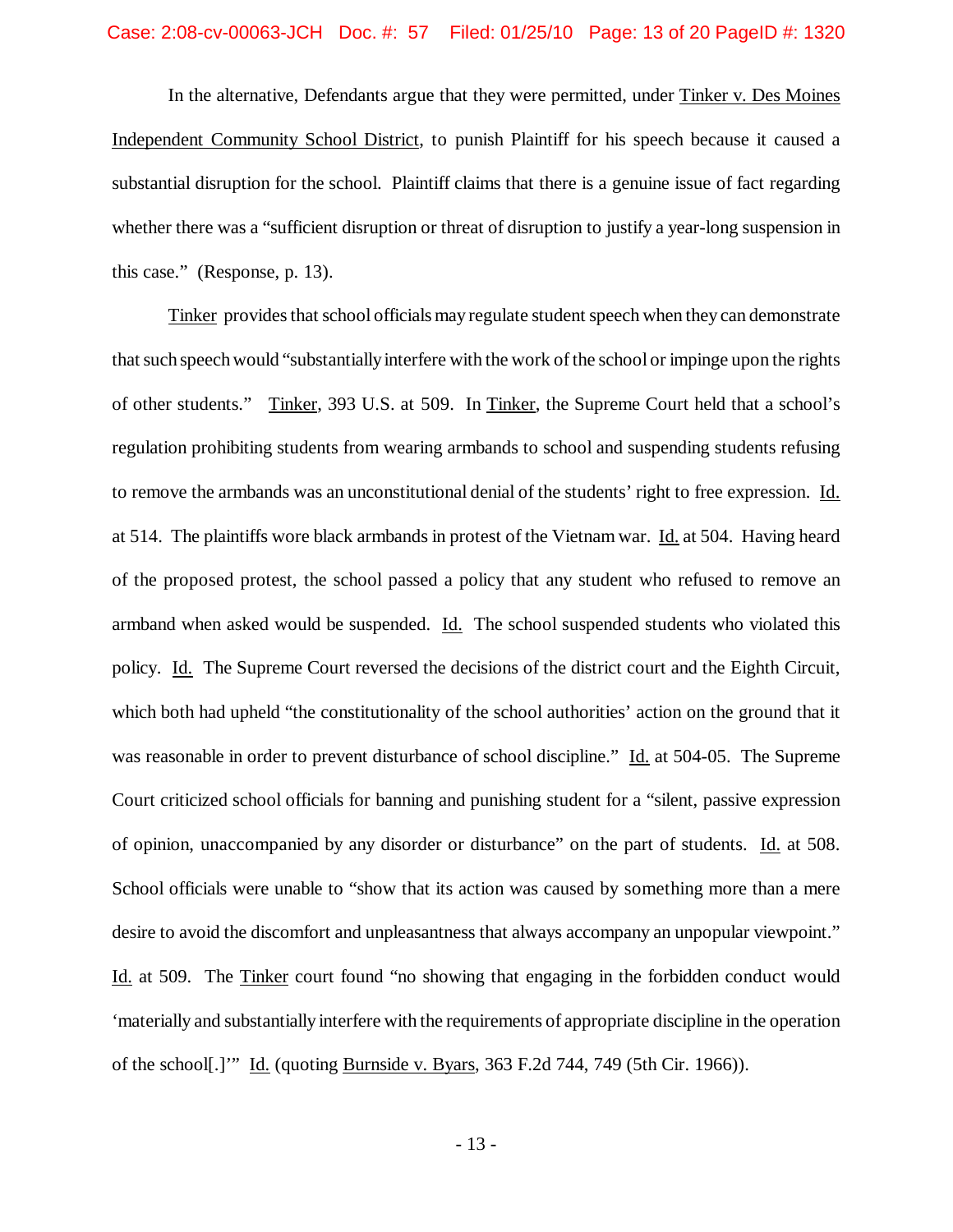## 1. Complaints

Defendants present evidence of "substantial disruption" based upon complaints made by both parents and students because of Plaintiff's threatening communications. Powell claims that he spoke with twenty-five to thirty parents from October 24, 2006 through November 3, 2006. (Defendants' Statement of Uncontroverted Material Facts ("DSUMF"), Doc. No. 42, pp. 3-14, ¶30).<sup>4</sup> Janes and Powell stated that they were primarily asked by concerned parents: (1) whether their children were identified Plaintiff's potential targets, and (2) how was the District protecting their children. (DSUMF, ¶ 33). Parents told Powell that they were scared to sent their children to school and indicated that they would not send their children to school. (DSUMF, 134).<sup>5</sup> Powell also spoke with students, who wanted to know if Plaintiff targeted them. (DSUMF, ¶ 35). Powell and Janes also spent time talking to local media about the reports. (DSUMF,  $\P$  38-39). Powell testified that addressing Plaintiff's threats occupied the majority of his time from October 24, 2006 through November 3, 2006. (DSUMF, ¶ 36). Powell and Janes assert that their educational duties were interrupted to deal with Plaintiff's threats. (DSUMF, ¶ 37).

Plaintiff claims that any phone calls made to school administration or other disruptions likely resulted from the Hannibal internet forum "'Hit List' at HHS" rather than any alleged threats made by Plaintiff. (Response, p. 13). Plaintiff claims that any disruption that my have occurred was due to the misinformation on the internet, and are not attributable to Plaintiff's statements.

Plaintiff's argument is a red herring. Plaintiff attempts to blame the disruption to the school on the purported overreaction of some concerned parents to some erroneous information about the

<sup>&</sup>lt;sup>4</sup>Powell spoke with more parents after November 3, 2006, but he stopped keeping track of their names. (DSUMF, ¶ 31).

 $5$ Unfortunately, the school's method of recording absenteeism typically does not indicate why a particular student was absent on a given day. (Doc. No. 45-17, pp. 11-14).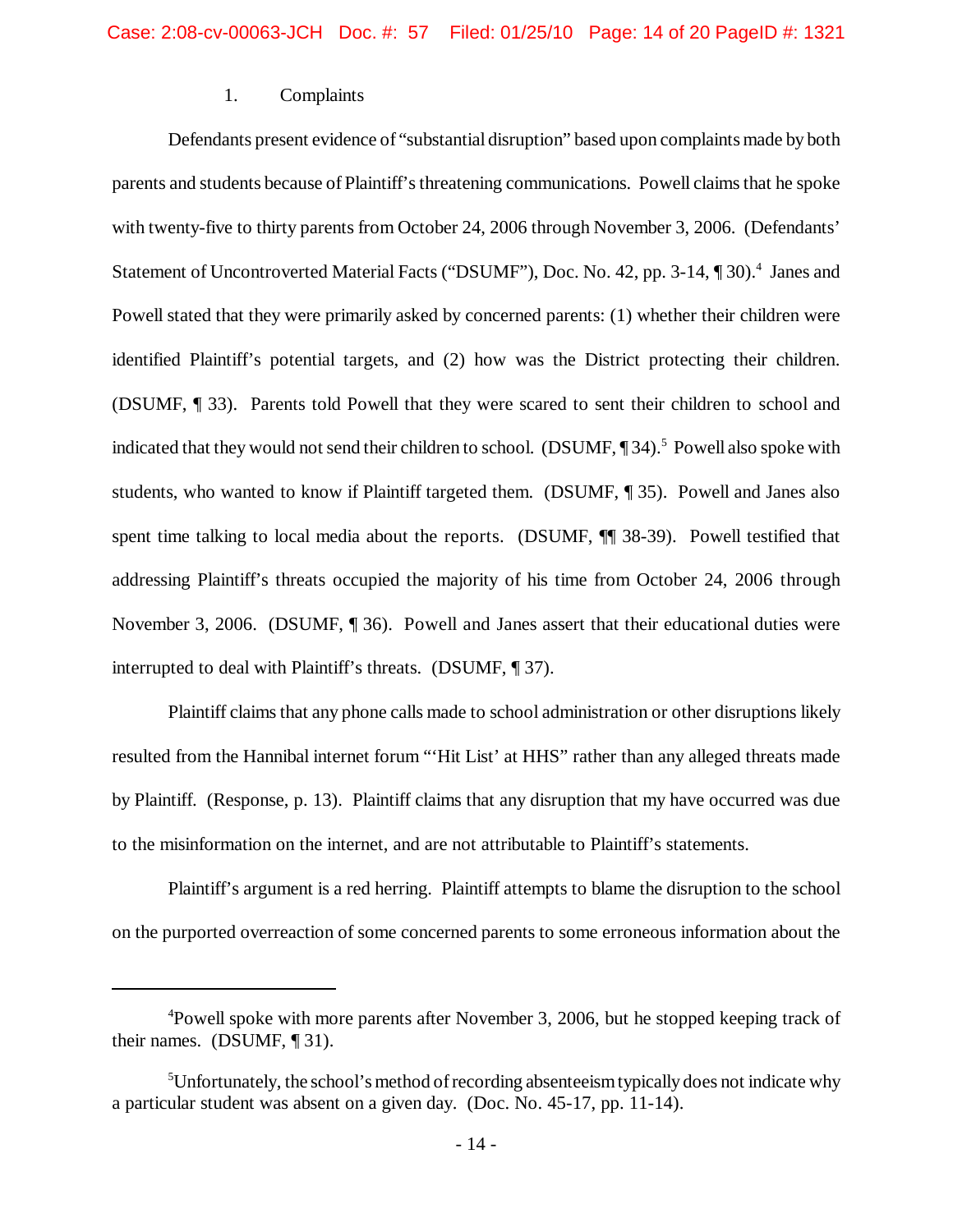### Case: 2:08-cv-00063-JCH Doc. #: 57 Filed: 01/25/10 Page: 15 of 20 PageID #: 1322

context and contents of Plaintiff's threats. Plaintiff fails to recognize that the internet website and the parents' reactions were responses (although perhaps indirectly) to Plaintiff's alleged threats. It is reasonably foreseeable that parents would seek information in response to Plaintiff's threats of bringing a gun to school and shooting his classmates. Plaintiff's threats, not the website, were the original impetus to the parents' reactions and complaint to the school.

Moreover, the disruption caused by parents' and students' complaint is more than the mere discomfort and unpleasantness experienced in Tinker. Powell had to devote the majority of his time for a week to dealing with complaints. Parents threatened to remove their children from school, which certainly constitutes a significant disruption to the educational process. Accordingly, the Court finds that parents' complaints caused a substantial disruption to the school because of Plaintiff's threats.

### 2. Security

As additional evidence of the substantial disruption to the school, Defendants assert that the school was forced to significantly increase its security in response to Plaintiff's threats. Plaintiff claims that there is a "well delineated dispute concerning whether there were any security changes" because of Plaintiff's communications. (Response, p. 13). Plaintiff asserts that the increased security was the result of recommendations by the Hannibal police department, not because of Plaintiff's threats. In support of this position, Plaintiff claims that the security after the October 24, 2006 communications was similar to the security situation currently at Hannibal High School.<sup>6</sup>

The evidence before the Court indicates that, although recommendations were made to increase security at Hannibal High School before the October 26, 2006 incident, those recommendations were not implemented until, and because of, Plaintiff's threats. Plaintiff relies

<sup>6</sup>Strangely, Plaintiff does not compare security at the school prior to October 24, 2006, as compared to security after the threats.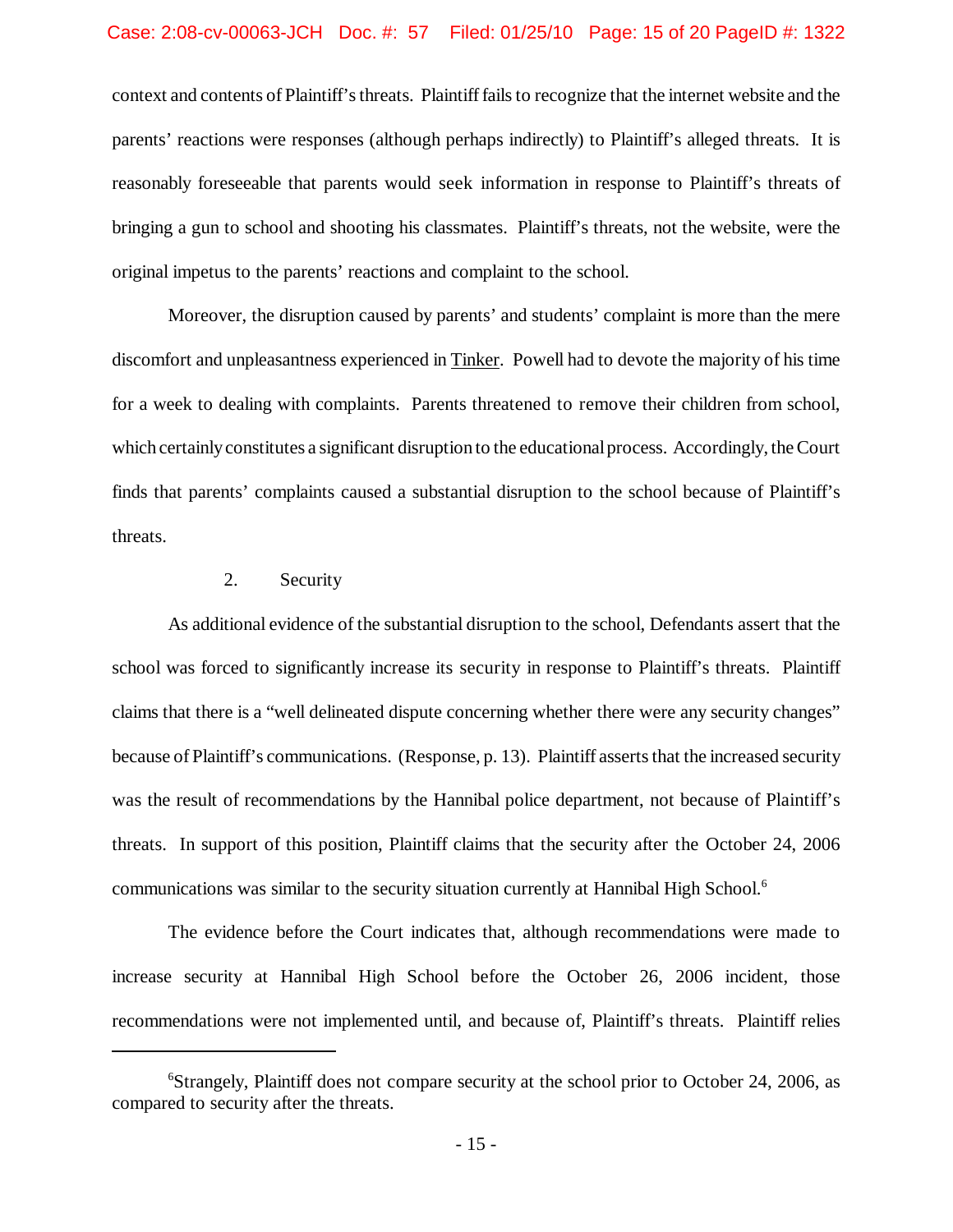## Case: 2:08-cv-00063-JCH Doc. #: 57 Filed: 01/25/10 Page: 16 of 20 PageID #: 1323

heavily on an article in the Hannibal Courier Post wherein Hannibal Chief of Police Lyndell Davis claimed that the increased security "was not in reaction to anything." (Doc. No. 45-12). In his affidavit, Davis stated the police department recommended, prior to October 24, 2006, that access to the Hannibal High School should be reduced to two doorways at the front of the school and the north side of the building and that the southern entrance be left open before school began and monitored by school personnel until 7:45 a.m., when it would be locked. (Doc. No. 45-23).

Defendants acknowledge that the Hannibal police department recommended increased security measures, but Defendants provide evidence that those recommended changes were not implemented until after the October 24, 2006 threats and the changes remained in effect only until November 3, 2006. (Defendants' Reply Memorandum in Support of Their Motion for Summary Judgment ("Reply"), Doc. No. 52, pp. 5-6; DSUMF, ¶ 44). Janes and Powell both attested that the changes were not made until, and in response to, the October 24, 2006 incident. (Reply, pp. 5-6; DSUMF, ¶ 42). In the Hannibal Courier Post article, Powell asserted that the October 24, 2006 threat "accelerated the process a little bit" to implement the suggestions proposed in the October 20, 2006 meeting. (Doc. no. 45-12).<sup>7</sup> The increased security measures included: (1) locking all access points to the high school, (2) locating additional school personnel throughout the building, and (3) assigning staff to monitor the school's parking lot. (DSUMF, ¶ 41; Doc. No. 45-17, pp. 75-76; Doc. No. 45-18, pp. 21-26). Teachers were required to perform these additional duties during their planning periods. (DSUMF, ¶ 43; Doc. No. 45-17, pp. 75-76; Doc. No. 45-18, pp. 21-26).

Accordingly, the evidence before the Court is that school was substantially disrupted because of Plaintiff's threats. Under the Tinker test, Defendants could punish Plaintiff for his disruptive

 $7$ In an affidavit, Danny Henley, a Hannibal Courier Post newspaper reporter, simply stated that article for the Hannibal Courier Post newspaper properly reported the statements made by Janes, Powell and Davis. (Doc. No. 45-24).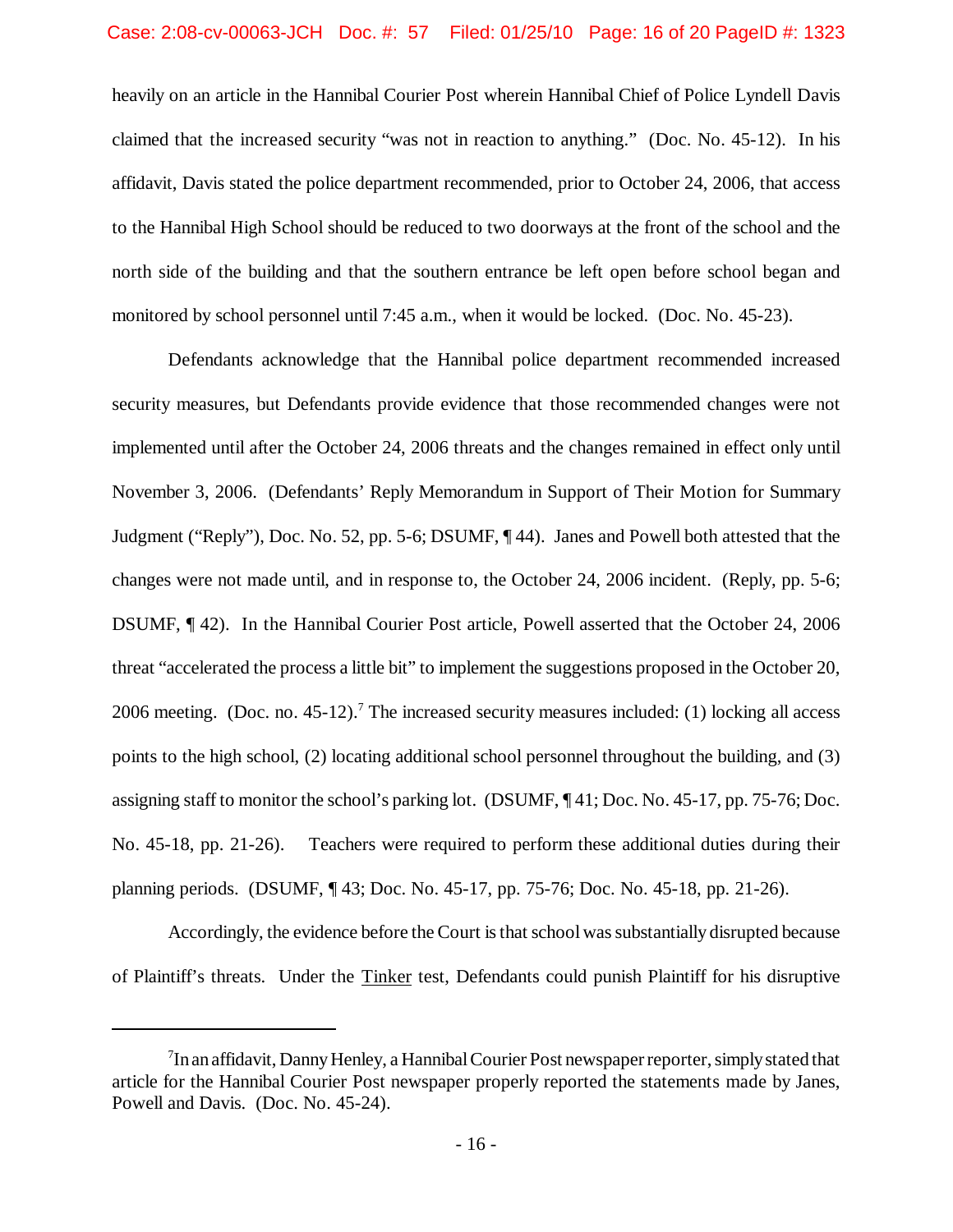statements without violating his First Amendment rights. For this reason, in addition to the Court's holding that Plaintiff's statements constitute "true threats," summary judgment is granted in favor of Defendants on Count II.

### **III. QUALIFIED IMMUNITY**

Defendant Janes asserts that she is entitled to qualified immunity for Plaintiff's claims under § 1983. (Memorandum in Support, pp. 21-23). "Qualified immunity may protect government officials from liability under 42 U.S.C. § 1983, but not if their conduct violated 'clearly established statutory or constitutional rights of which a reasonable person would have known."" Nelson v. Corr. Med. Servs., 583 F.3d 522, 527 (8th Cir. 2009) (citing Hope v. Pelzer, 536 U.S. 730, 739, 122 S. Ct. 2508, 153 L. Ed. 2d 666 (2002) (quotation omitted)). In analyzing the officials' claimof qualified immunity, courts consider two questions: (1) whether the facts that a plaintiff has alleged or shown, when viewed in the light most favorable to Plaintiff, support a finding that the conduct of Defendants violated a constitutional right, and (2) whether that constitutional right was "clearly established" such that a reasonable official would have known that his or her actions were unlawful. Nelson, 583 F.3d at 528 (citing Pearson v. Callahan, 129 S. Ct. 808, 815-16, 172 L. Ed. 2d 565 (2009)). "'To overcome the defense of qualified immunity, a plaintiff must show: (1) the facts, viewed in the light most favorable to the plaintiff, demonstrate the deprivation of a constitutional or statutory right; and (2) the right was clearly established at the time of the deprivation.'" McRaven v. Sanders, 577 F.3d 974, 980 (8th Cir. 2009) (quoting Howard v. Kansas City Police Dep't., 570 F.3d 984, 988 (8th Cir. 2009)).

The Court finds the Janes is entitled to qualified immunity on Plaintiff's 42 U.S.C. §1983 claim. As discussed above, Janes's conduct did not violate Plaintiff's clearly established First Amendment rights. Plaintiff was suspended because he made statements that constituted a "true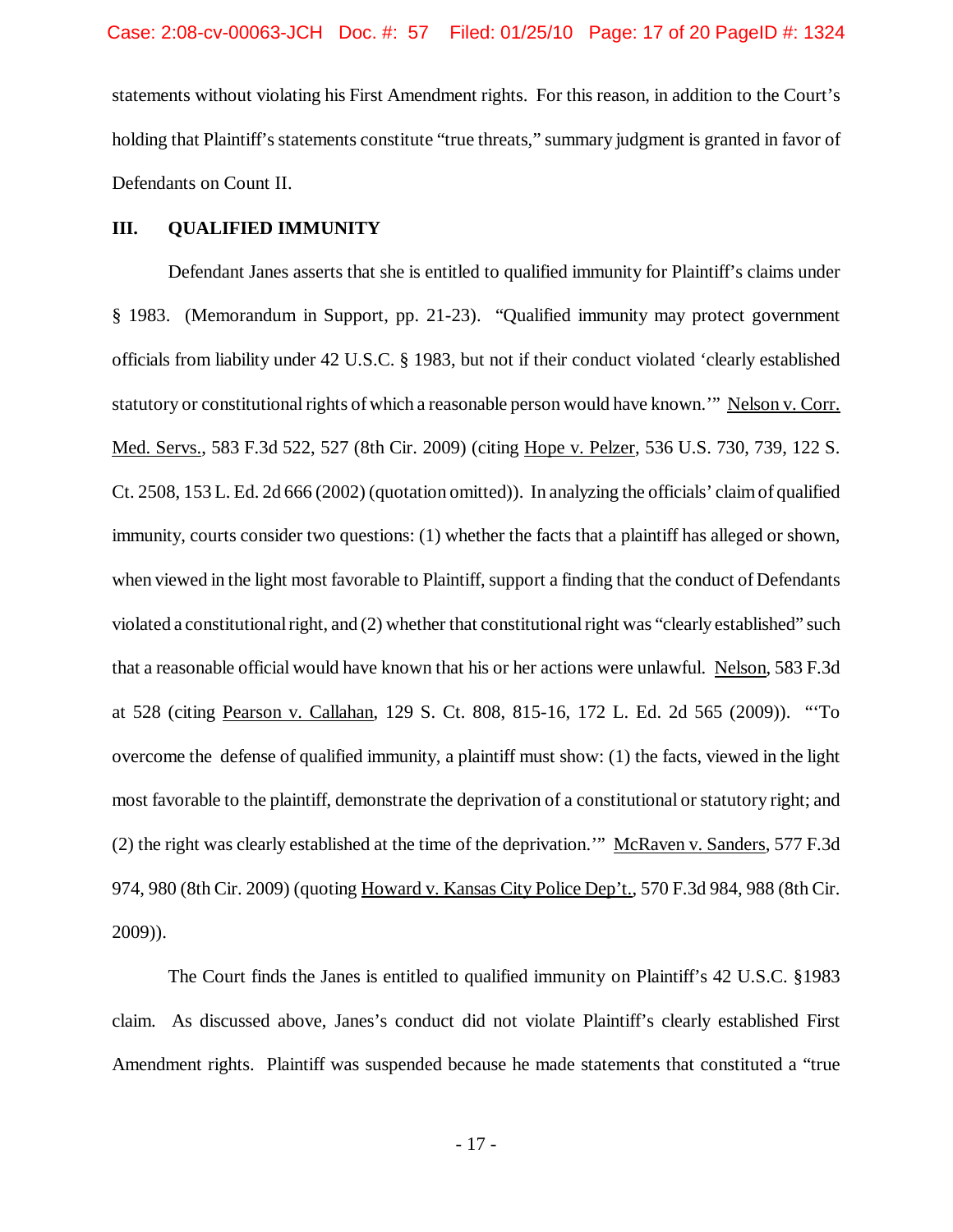threat" and that were not protected by the First Amendment. Further, Plaintiff's statements caused a substantial disruption at Hannibal High School. Plaintiff's actions violated school policy. (Doc. No. 42-13; DSUMF, ¶58). Janes, through the Board, had the authority to suspend Plaintiff. R.S. Mo. § 167.161; DSUMF, ¶ 59. Janes is entitled to qualified immunity for the 42 U.S.C. §1983 claims against her.

## **IV. ADMINISTRATIVE REVIEW (COUNT I)**

In Count I, Plaintiff prays for "a judicial review of the long-term suspension of DJM [and] for an order rescinding said suspension." (Amended Complaint, p. 3). Pursuant to Missouri statute, Plaintiff is entitled to a review of the Board's administrative decision. See R.S. Mo. § 536.100 (providing for judicial review of a final decision in a contested case).<sup>8</sup> The District puts forth three grounds for why Plaintiff is not entitled to judicial review and they are entitled to summary judgment on Count I.

First, the District argues, as it did in its Motion to Dismiss, that Plaintiff's claim in Count I must be considered moot. (Memorandum in Support, pp. 23-25). The District notes that, because Plaintiff completed high school, a rescission of the suspension would have no "practical effect" on his academic status. Although Plaintiff's records would still reflect his suspension, The District assertsthat his disciplinaryrecords are onlyavailable to Plaintiff and the District staff. (Memorandum

<sup>8</sup>Plaintiff claims that he is entitled to a trial *de novo* pursuant to a non-existent state statute, R.S. Mo. § 671.161.3. (Response, p. 15).

The Court assumes, for purposes of this summary judgment, that this is a contested case. "'Contested case' means a proceeding before an agency in which legal rights, duties or privileges of specific parties are required by law to be determined after hearing." § 536.010(4) R.S.Mo. The review of a contested case is a review by the trial court of the record created before the administrative body. § 536.140 R.S.Mo. "Non-contested cases do not require formal proceedings or hearings before the administrative body." City of ValleyPark v. Armstrong, 273 S.W.3d 504, 506 (Mo. 2009) (citation omitted). In the review of a non-contested decision, the circuit court does not review the administrative record, but hears evidence, determines facts, and adjudges the validity of the agency decision as an original action. Id.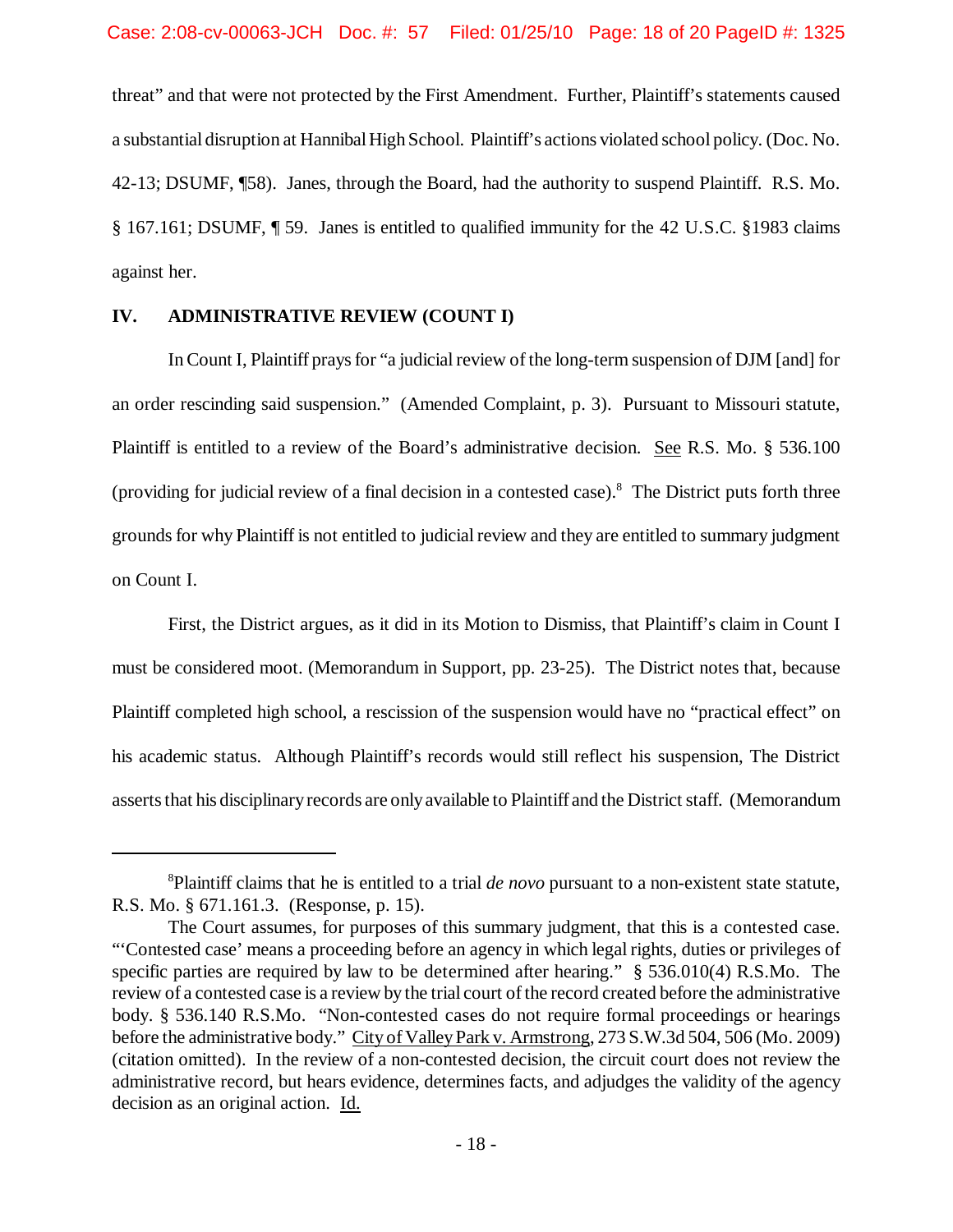in Support, p. 24). Disciplinary records are not available to the public at large. See 20 U.S.C. §1232g(b); 34 C.F.R. §99, *et seq*. The District claims that it will not send a student's disciplinary records in response to any employer's or institute of higher education's request for records. (Memorandum in Support, p. 25). The District's policy only permits sending discipline records to third parties if it receives the student's express written consent. (Id.)

The Court cannot find, as a matter of law, that the controversy is moot. Although significant procedural protections appear to be in place, the disclosure of Plaintiff's disciplinary past remains possible. For example, it may be possible to obtain Plaintiff's disciplinary records as part of criminal investigation or case. The Court cannot find Plaintiff's claim for administrative review moot.

Second, the District argues that Plaintiff failed to attach the District's disciplinary decision, which is required for review. See Memorandum in Support, pp. 25-26; Reply, p. 8 (citing City of Valley Park, 273 S.W. 3d at 506-07. The Board's Findings of Facts and Conclusions of Law was attached to Plaintiff's First Amended Petition, which was included in the pleadings removed from state court to this Court. The disciplinary decision is before the Court and available for review. The Court denies summary judgment on Count I on this basis.

Finally, the District asks that this Court find that Plaintiff's discipline was legitimate and reasonable. (Memorandum in Support, pp. 26-27). This Court only has federal claim jurisdiction pursuant to Plaintiff's dismissed 42 U.S.C. §1983 claim. Pursuant to § 536.100, proceedings for review should be held "in the circuit court." Accordingly, this Court remands this case to the Circuit Court of Cole County for a hearing consistent with this Order.

Accordingly,

**IT IS HEREBY ORDERED** that Defendants' Motion for Summary Judgment (Doc. No. 41) is **DENIED**, in part, and **GRANTED**, in part.